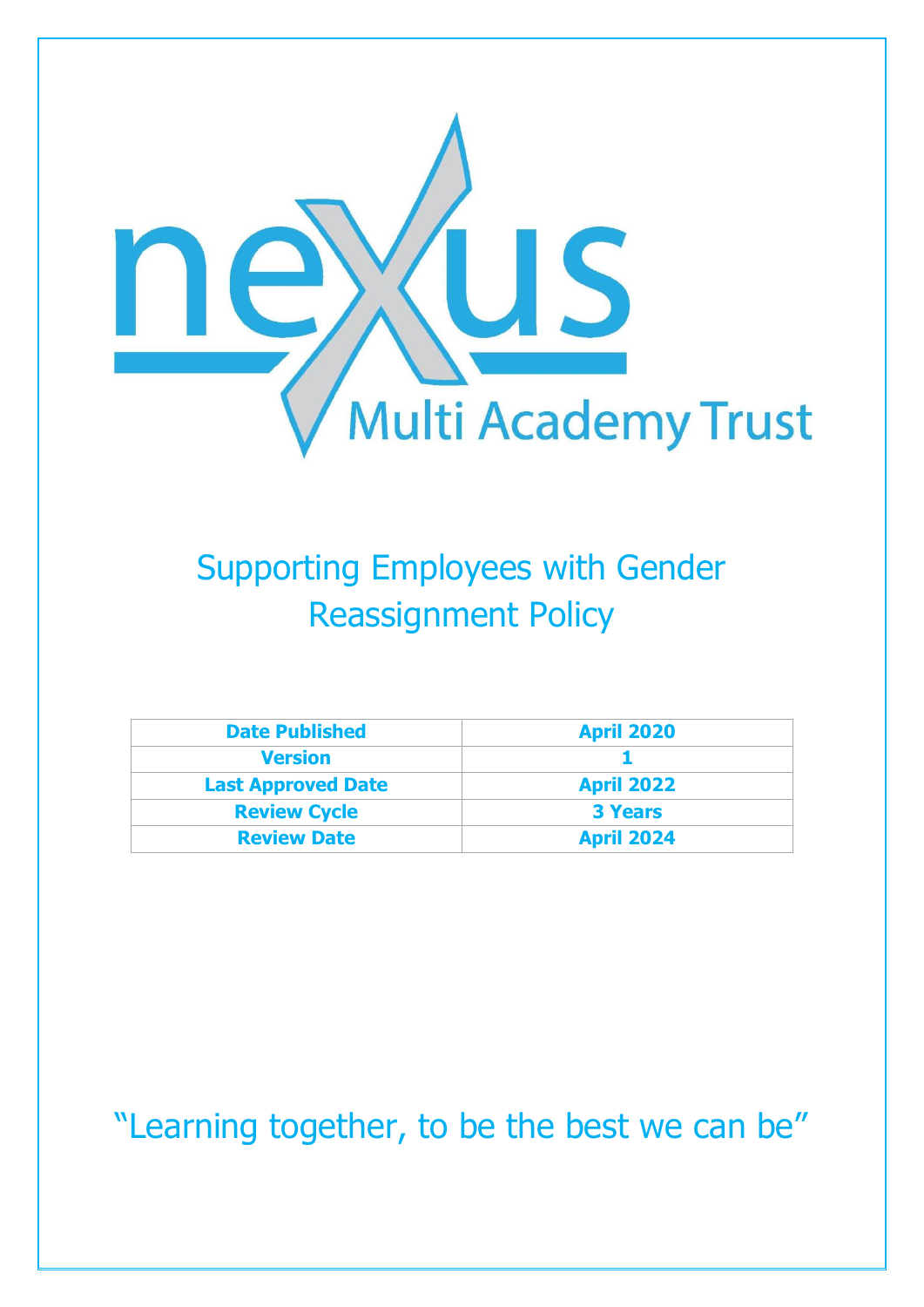

# 1. Introduction

1.1. The purpose of this policy is to explain the support that the organisation will give to employees who are undergoing, or have undergone, gender reassignment.

## 2. The law

- 2.1. Discrimination on the grounds of gender reassignment is unlawful under the Equality Act 2010. It is unlawful to discriminate against those who are undergoing gender reassignment, or have completed gender reassignment. The Act also protects those who have undergone or are undergoing gender reassignment from harassment. The individual does not have to be under medical supervision to be covered by the Act.
- 2.2.The Gender Recognition Act 2004 sets out the process of changing gender.
- 2.3. If a transsexual person undergoes gender reassignment and is not married (or is married and the spouse consents to the marriage continuing), he or she will get a full gender recognition certificate (GRC). If their birth was registered in the UK, they will automatically be entered on the Gender Recognition Register held by the Registrar General. Their original birth register entry will be marked, confidentially, to indicate that they have become recognised in their acquired gender. If their birth has been registered in the UK they will receive a new birth certificate in their acquired name and gender.
- 2.4. An interim GRC may be issued if the individual is married and the spouse does not consent to the marriage continuing.

### 3. Definition

3.1. Gender reassignment is the changing from one gender to another. Individuals who decide to undergo gender reassignment are typically required to live and dress as the opposite gender for a period of time before undergoing any surgery. During this time, they are likely to receive some hormonal treatment which will start to change their appearance. Individuals are typically provided with counselling during this time. Not all individuals opt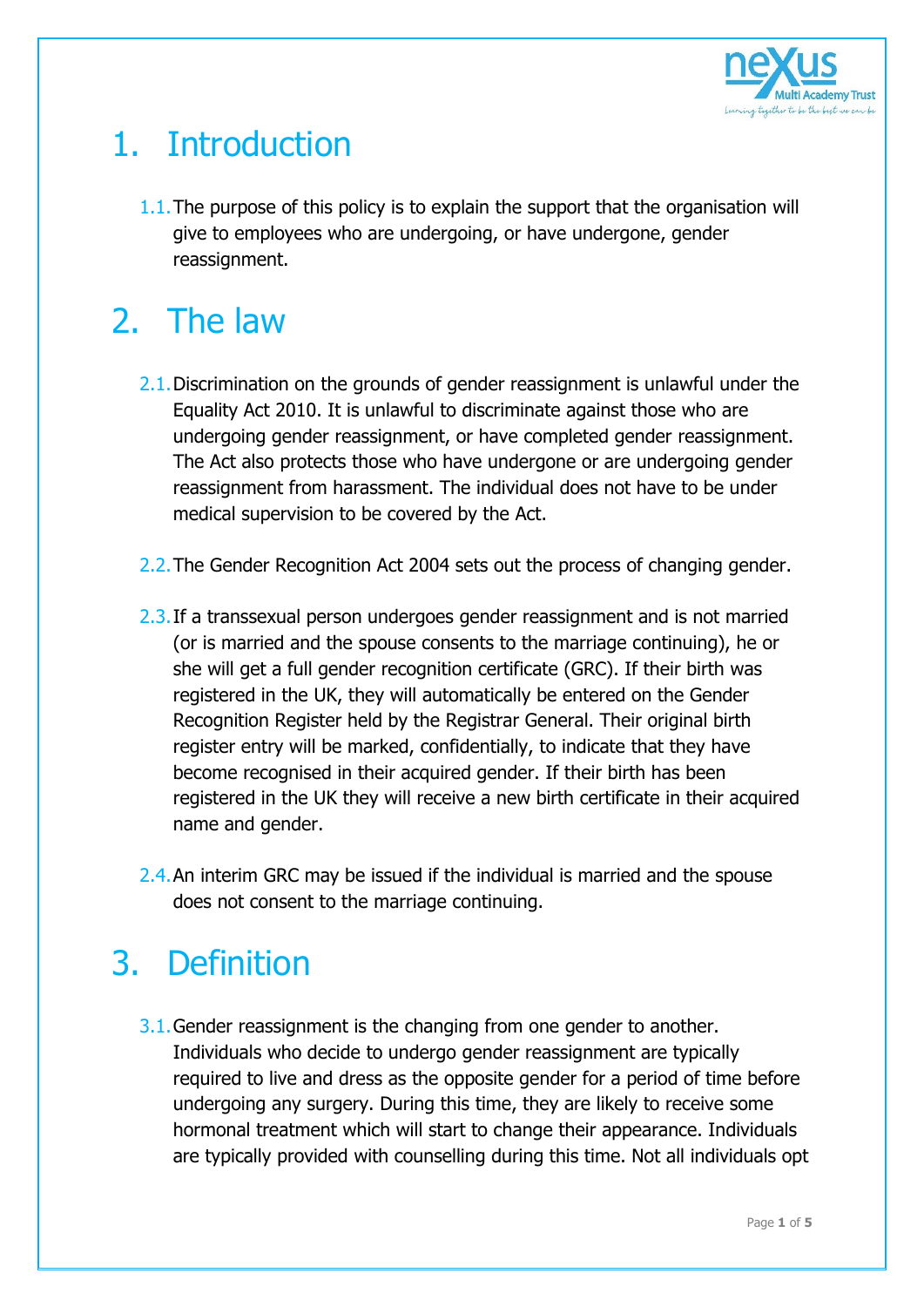

for surgical treatment. If they do, it will typically happen one to two years after the process begins.

- 3.2.It must be noted that whilst the process of gender reassignment is in many ways a relief to the individual concerned, it is also a traumatic period.
- $3.3.1$  It should also be noted that transvestism is a separate situation this is where individuals wear clothing which is generally deemed as culturally appropriate to the opposite gender. This is not covered by this policy.

#### 4. Discriminatory action

- 4.1.Making a decision relating to employment on the basis of gender reassignment is unlawful. For example, making a decision to recruit, to promote, to train, to reward or to dismiss will all be unlawful if based on gender reassignment.
- 4.2.It is also unlawful to discriminate on the perception that someone has or is undergoing gender reassignment, or because someone associates with an individual who is transgender.
- 4.3.Applicants to the organisation are not expected to disclose their gender reassignment, and should not be asked any questions relating to this during the selection process.

### 5. Occupational requirements

- 5.1.There are a limited range of situations in which an applicant should make the employer aware of their gender reassignment. These are:
	- where the nature of the work is such that it should be carried out by a member of one gender
	- where the job involves personal searches
	- where the job involves close intimate care with individuals of a particular gender.

#### 6. Harassment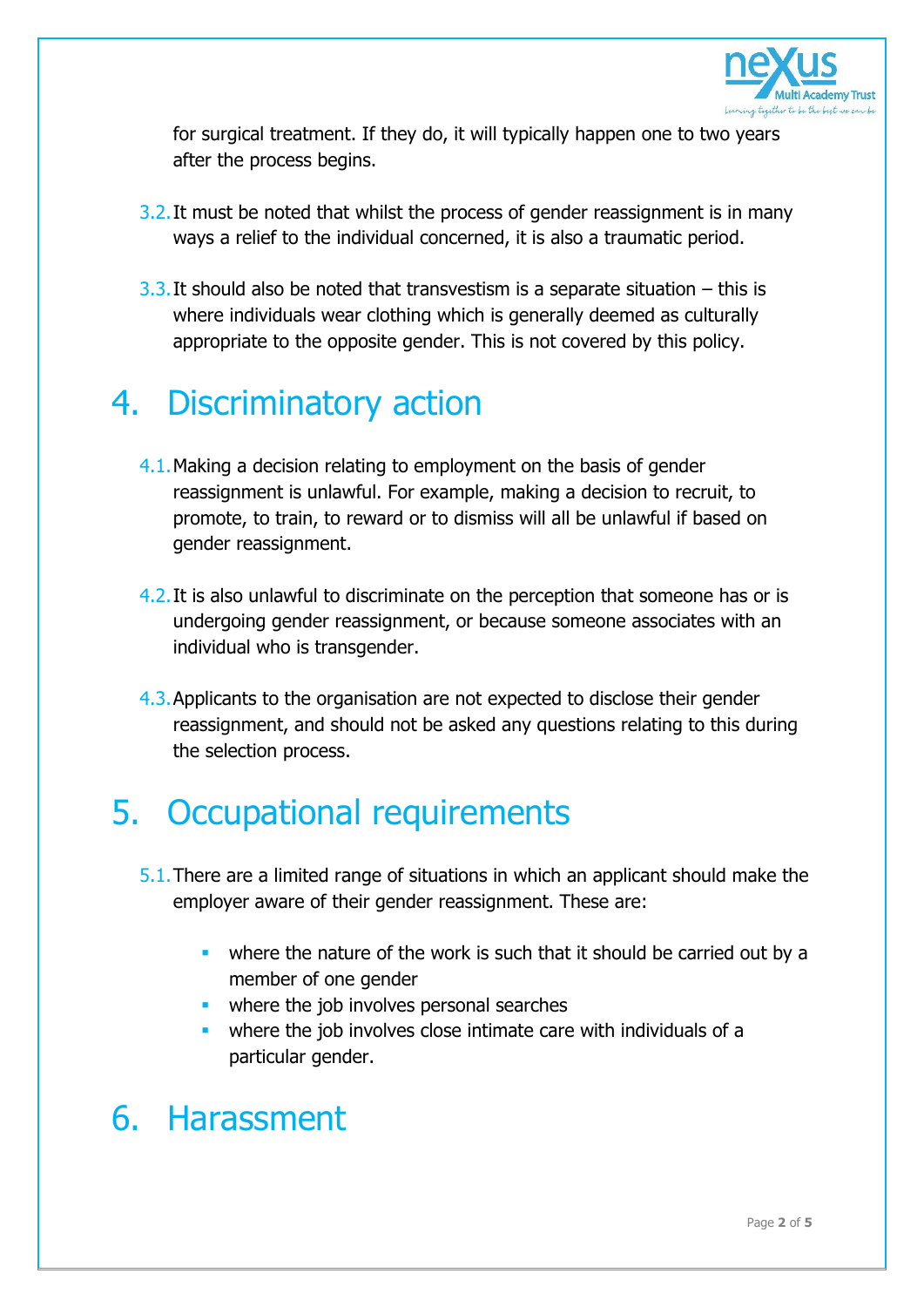

- 6.1.Harassment is defined as "unwanted conduct related to gender reassignment which takes place with the purpose or effect of violating the dignity of a person or creating an intimidating, hostile, degrading, humiliating or offensive environment."
- 6.2.Harassment of any individual who has undergone or is undergoing gender reassignment will not be tolerated by the organisation. This includes harassment of employees, customers, suppliers or any other individuals that come into contact with the organisation.
- 6.3.Harassment from a third party will also not be tolerated.
- 6.4.It should be noted that harassment is any conduct which violates the dignity of a person. Therefore, no jokes or banter should take place in relation to gender reassignment – as this is likely to have the potential of violating the dignity of a person. The Trust has a Dignity at Work Policy that should be referred to in all such instances.

# 7. Action to be taken if harassment does **occur**

- 7.1. Harassment is considered to be misconduct by this organisation. Any employee who is proven to have harassed an individual who has undergone or is undergoing gender reassignment will, therefore, be committing an act of misconduct.
- 7.2.Instances of any conduct investigation will be dealt with under the disciplinary policy.
- 7.3. If an individual alleges that harassment has occurred, the organisation will respond to this in line with the Trust's Dignity at Work Policy.

# 8. Action to be taken if an employee announces that he or she is to commence gender reassignment

8.1. If an employee announces that they are to commence gender reassignment the employee must be asked how they wish this information to be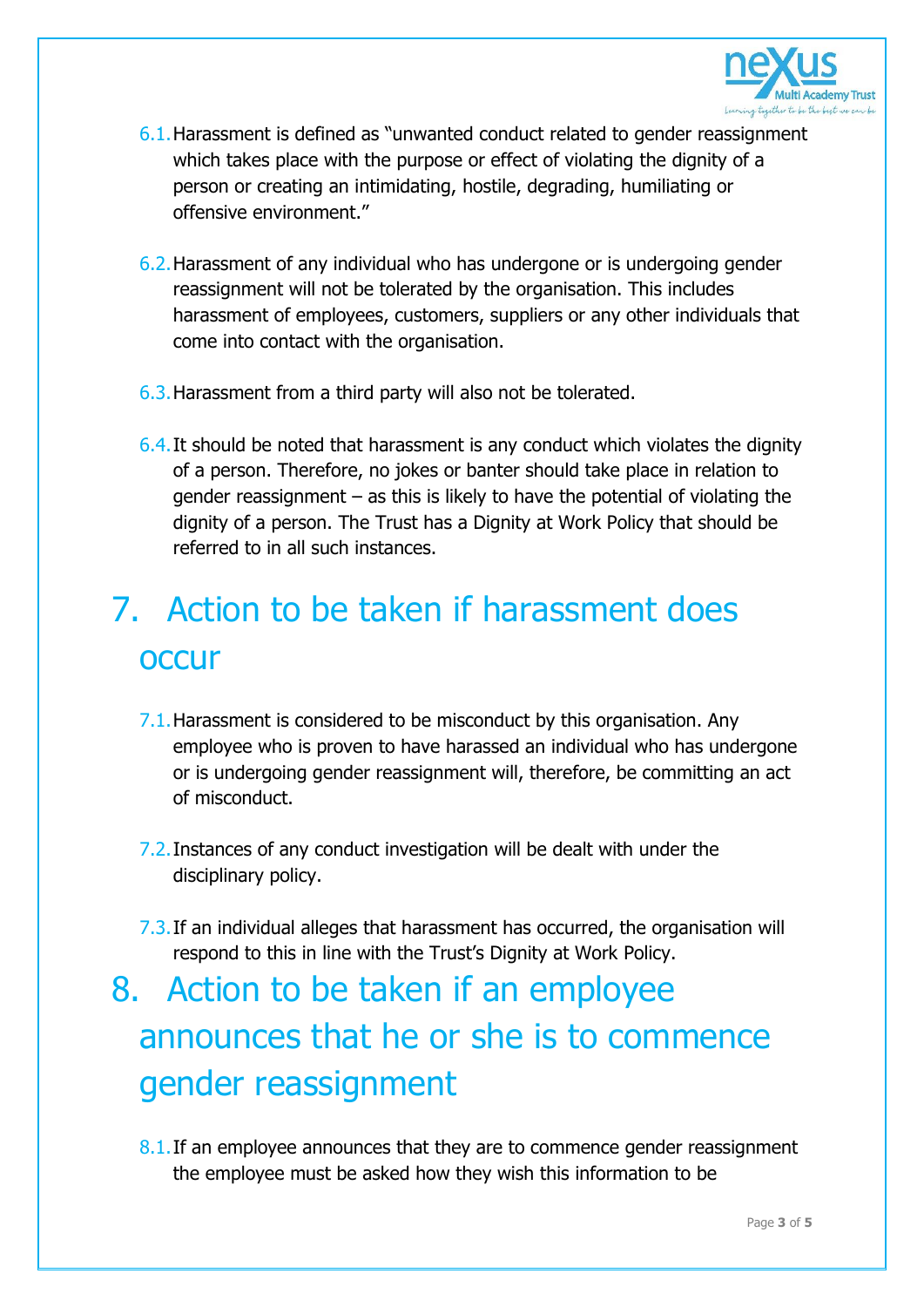

communicated to colleagues, customers and suppliers. An appropriate means of communication will be agreed between the line manager and the employee. No communication will take place without the consent of the employee.

- 8.2.Although the confidentiality of the employee will be respected, it is noted that the reassignment will soon become apparent and it is important that communication is appropriate and effective.
- 8.3. It should be noted that if an employee joins the organisation having previously completed gender reassignment this is a private matter and there should not be any communication in relation to this.

# 9. The use of toilet facilities and changing rooms

9.1.It is appreciated that some employees might feel uncomfortable in sharing toilet facilities and changing rooms in the early stages of a colleague's gender reassignment. If this is an issue, wherever possible the employee undergoing gender reassignment will be asked to use a gender neutral toilet facility/changing room on a short term basis. However, employees will be made aware that this is a temporary measure and the employee will eventually use the facilities of the new gender.

#### 10. Concerns from employees

- 10.1. It is accepted that some employees and pupils might find it difficult to understand the gender reassignment of their colleague. However, employees must realise that they are expected to be supportive of their colleague. If employees have any concerns or questions these should be addressed to the line manager, or the Trust's HR officer.
- 10.2. It is also accepted that the religious beliefs of some employees and pupils might make it difficult to accept the gender reassignment of a colleague. The organisation is committed to being supportive of employees of different religions, as well as being supportive of employees undergoing gender reassignment. Any concerns or difficulties should be addressed to the line manager, and it is hoped that these can be resolved effectively.